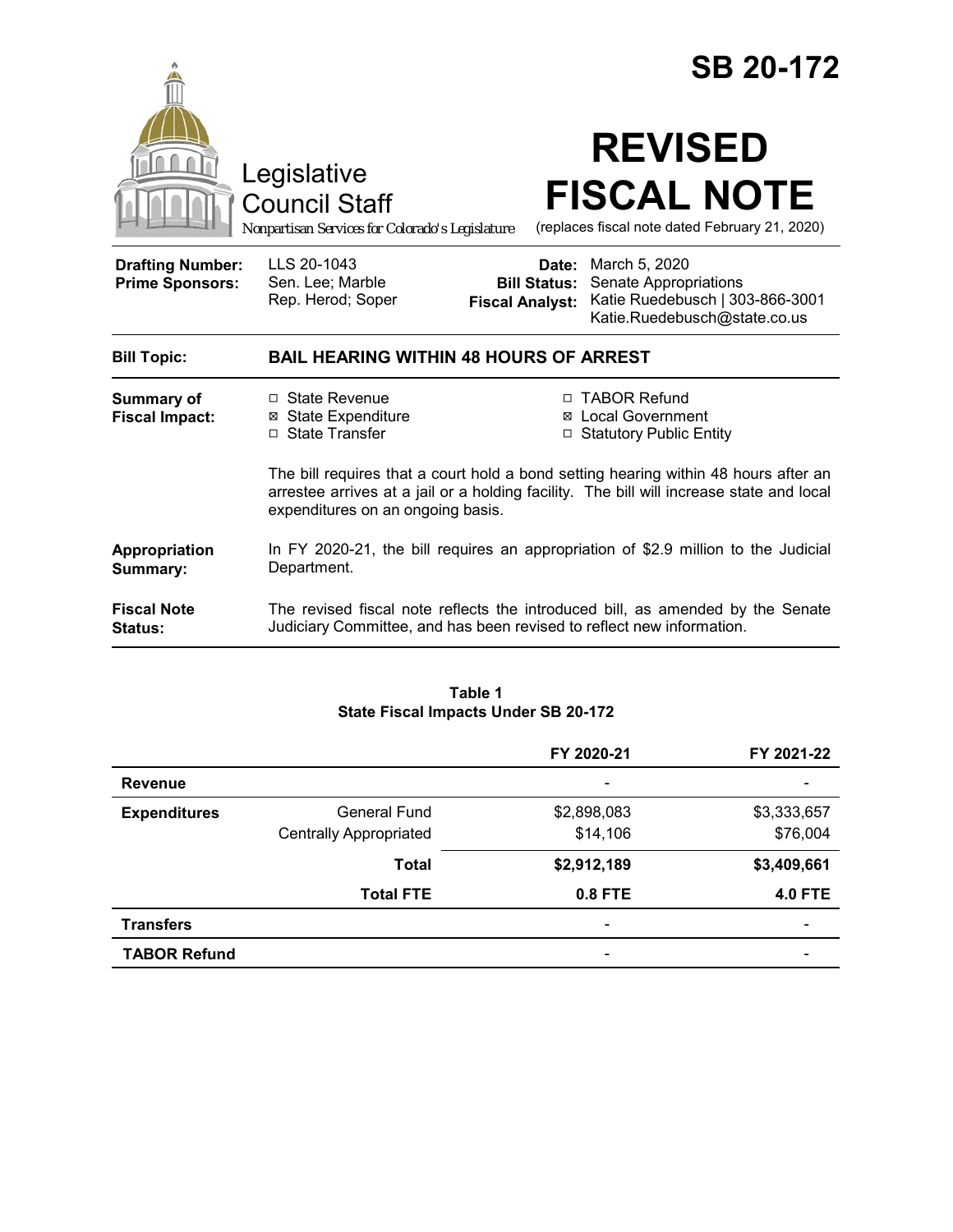March 5, 2020

## **Summary of Legislation**

The bill requires that a court hold a bond setting hearing within 48 hours after an arrestee arrives at a jail or a holding facility. Beginning on July 1, 2021, the 48-hour requirement applies to an arrestee who was arrested in a county where the alleged offense occurred. Beginning on July 1, 2022, the requirement applies to an arrestee who was arrested in a different county than where the alleged offense occurred.

In addition, the bill creates the position of a bond hearing officer in the Judicial Department to conduct weekend and legal holiday bond hearings via an interactive audiovisual device that provides the public with the opportunity to view the hearing. Judicial districts that contain a county designated high priority or a county eligible for the Underfunded Courthouse Facility Cash Fund Commission are authorized to have a bond hearing officer conduct bond hearings on weekends and legal holidays. The State Court Administrator may also determine if judicial districts that do not meet the requirements above may request that a bond hearing officer hold bond hearings on weekends and legal holidays.

Finally, the bill creates the County Assistance for Bond Hearings Grant Program in the Office of the State Court Administrator in the Judicial Department. The State Court Administrator must promulgate rules to implement the grant program, including the time frames for applying for grants, the form of the grant form application, and the timeline for distributing grant money. The State Court Administrator must prioritize awarding grants to counties and district attorney offices that lack current capacity to connect with the court for remote audiovisual bond hearings. Grants must be awarded by October 1 of each year. Grant recipients may use the money to purchase or upgrade audiovisual technology and to offset other costs related to the bill. The fund is subject to annual appropriation from the General Assembly and is repealed on July 1, 2025. All remaining money in the fund will be transferred to the General Fund.

# **Background and Assumptions**

According to the Office of the State Court Administrator's report related to Senate Bill 19-191, two judicial districts, the 2nd and the 19th, are generally meeting the requirements outlined in the bill. The fiscal note assumes that, in order to meet the 48-hour bond setting hearing deadline after the defendant's arrest, all judicial districts will need to operate at least one day on the weekend and be open on holidays. This fiscal note assumes nine judicial districts will use a bond hearing officer to conduct a total of 2,000 weekend and holiday bond hearings starting in FY 2021-22.

The Senate Bill 19-191 report can be found here: http://ccionline.org/download/SB19-191-Final-Report-with-all-attachments.pdf

# **State Expenditures**

The bill will increase state General Fund expenditures by \$2.9 million and 0.8 FTE in FY 2020-21 and \$3.4 million and 4.0 FTE in FY 2021-22. These costs are shown in Table 2 and discussed below.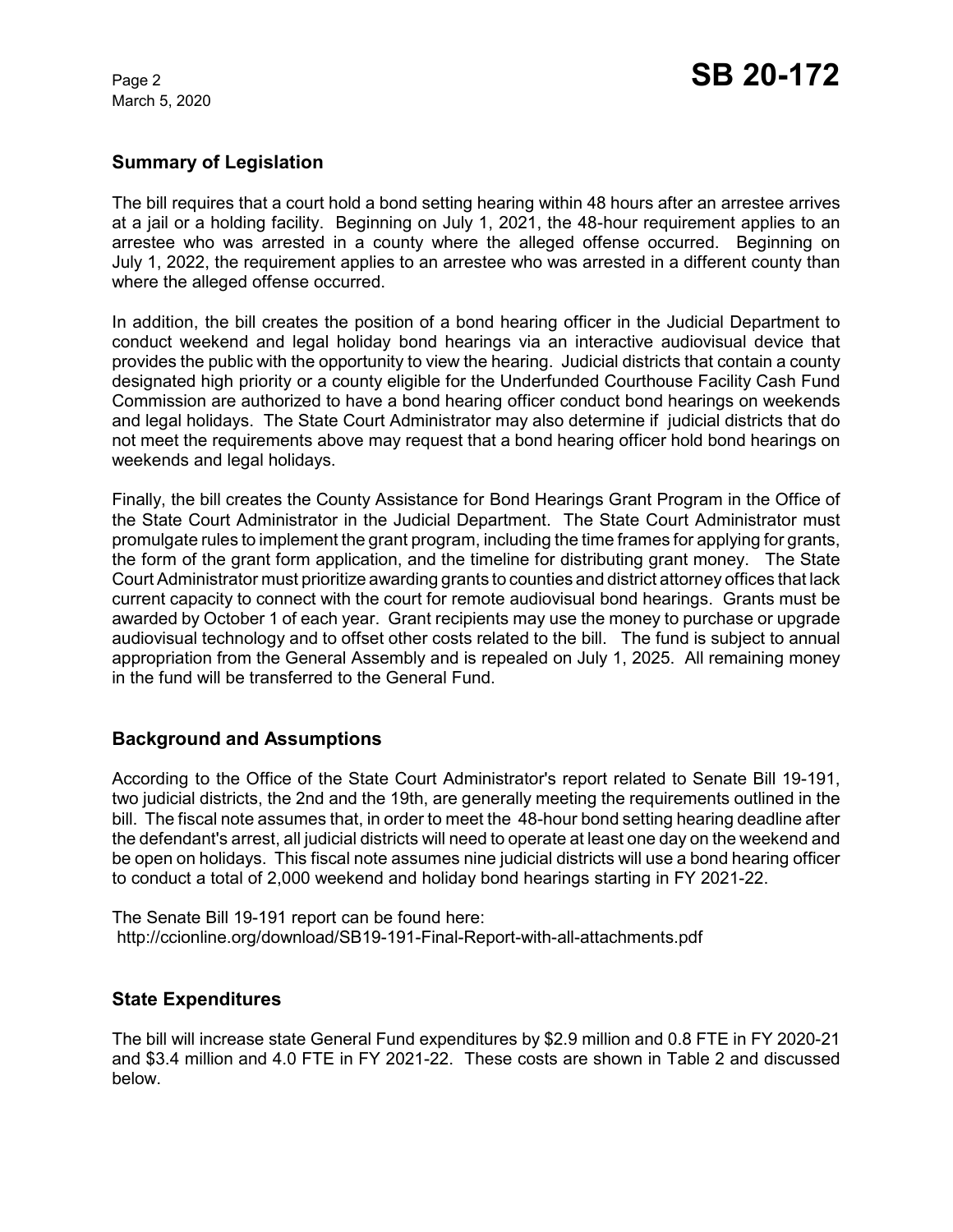**Table 2 Expenditures Under SB 20-172**

| <b>Cost Components</b>                           | FY 2020-21  | FY 2021-22  |
|--------------------------------------------------|-------------|-------------|
| <b>Judicial Department</b>                       |             |             |
| <b>Personal Services</b>                         | \$60,456    | \$362,733   |
| <b>Operating Expenses and Capital Outlay</b>     | \$54,568    | \$14,150    |
| <b>Project Management Consultant</b>             | \$250,000   | \$125,000   |
| Video Conferencing System                        | \$400,000   | \$400,000   |
| Grants to Counties and District Attorney Offices | \$2,133,059 | \$2,133,059 |
| Centrally Appropriated Costs*                    | \$14,106    | \$76,004    |
| FTE - Personal Services                          | 0.8 FTE     | 4.0 FTE     |
| <b>Judicial (Subtotal)</b>                       | \$2,912,189 | \$3,110,946 |
| <b>Office of the Public Defender</b>             |             |             |
| <b>Personal Services</b>                         |             | \$295,715   |
| <b>Public Defender (Subtotal)</b>                |             | \$295,715   |
| <b>Total</b>                                     | \$2,912,189 | \$3,409,661 |
| <b>Total FTE</b>                                 | 0.8 FTE     | 4.0FTE      |

 *\* Centrally appropriated costs are not included in the bill's appropriation.*

**Judicial Department.** The Judicial Department requires 4.0 FTE, which includes a bond hearing officer, staff assistant, A/V support specialist, and IT technician. As stated above, the bond hearing officer will hold approximately 2,000 bond hearings on weekend and legal holidays for nine judicial districts, and be located in two regional offices: one on the Western Slope and one on the eastern plains. The A/V support specialist will assist with the contractual and technical duties of operating the audiovisual equipment, as well as coordinating participants and ensuring the proceedings run efficiently. The IT support technician will also troubleshoot hardware and software issues, along with performing other support tasks. These costs are prorated to reflect the General Fund paydate shift and an April 1 start date.

In addition, the Judicial Department will hire a contract project management consultant to implement and coordinate the program as well as conduct stakeholder outreach. The cost of a contractor is estimated to be \$250,000 in FY 2020-21 and \$125,000 in FY 2022-21.

Also, the department may use a software as a service product to conduct remote bond hearings. Based on experiences in other states, the cost for the software program is estimated to be \$400,000 annually. The contract with the vendor will include regular customer support as well as initial training.

Finally, this fiscal note assumes that the Judicial Department will distribute \$2.1 million in FY 2020-21 and FY 2021-22 through the County Assistance for Bond Hearings Grant Program to counties and district attorney offices to purchase or upgrade audiovisual technology and to offset other costs related to the bill.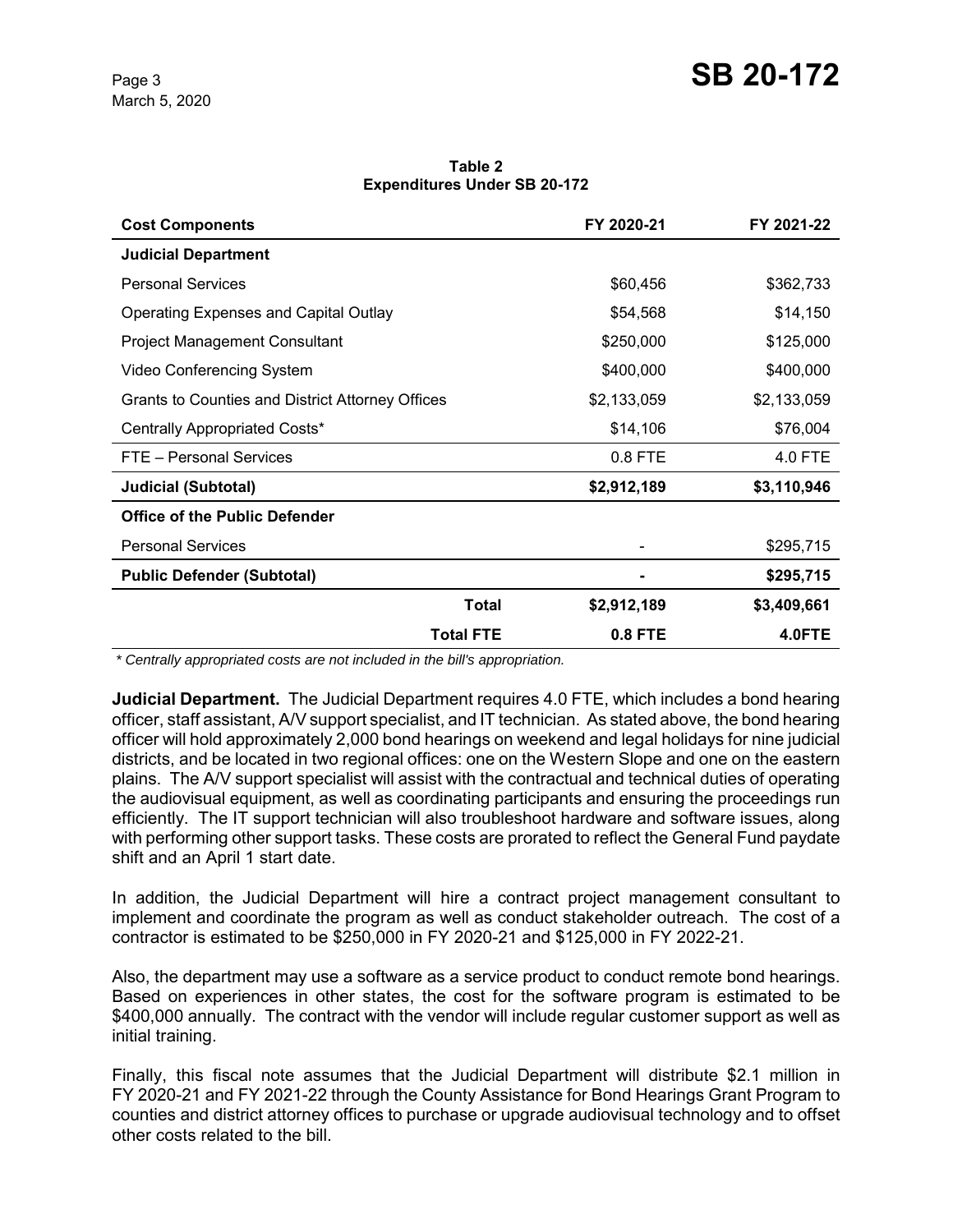March 5, 2020

**Office of the Public Defender.** Beginning in FY 2021-22, the Office of the Public Defender will need additional funding for staff overtime and contract attorneys to handle bond hearings on weekends and legal holidays. Costs assume an attorney rate of \$65 an hour for 8 hours a day and a staff assistant rate of \$28.50 an hour for 8 hours a day. In addition, the information technology costs will increase for the office for scheduling and comminations. This fiscal note assumes this cost will be requested through the annual budget process.

**Centrally appropriated costs.** Pursuant to a Joint Budget Committee policy, certain costs associated with this bill are addressed through the annual budget process and centrally appropriated in the Long Bill or supplemental appropriations bills, rather than in this bill. These costs, which include employee insurance and supplemental employee retirement payments, are estimated to be \$14,106 in FY 2020-21 and \$76,004 in FY 2021-22.

#### **Local Government**

Overall, this bill is expected to increase local government costs and workload starting in FY 2021-22, as described below. This workload increase may be offset by jail savings. In addition, revenue may increase for local governments from the Bond Hearings Grant Program. The exact impact to a particular local government will vary by district, depending on current bonding procedures, additional number of days needed for bond hearings, and number of individuals arrested. These impacts have not been estimated.

**District attorneys.** The bill will increase costs and workload for district attorneys. Similar to the, Office of the Public Defender, the 48-hour deadline will require district attorneys staffing these dockets to be available on weekends and holidays in all judicial districts. District attorney offices are funded by counties, with each county in a judicial district contributing based on its population.

**Sheriffs.** The bill will increase costs and workload for sheriffs to ensure the requirements of the bill are met, such as opening the courthouse, providing security, and transporting offenders to and from court. These costs are will vary based on location.

**County Jails.** This bill may lead to a more expedited release of offenders on bond which will decrease county jail costs. The number of offenders that will receive expedited release is unknown; therefore, the impact has not been estimated.

**Denver County Court.** The bill may increase costs, and workload for the Denver County Court, managed and funded by the City and County of Denver to meet the requirements under the bill.

## **Effective Date**

The bill takes effect January 1, 2020, if no referendum petition is filed.

## **State Appropriations**

In FY 2020-21, the bill requires a General Fund appropriation of \$2,898,083 to the Judicial Department and 0.8 FTE